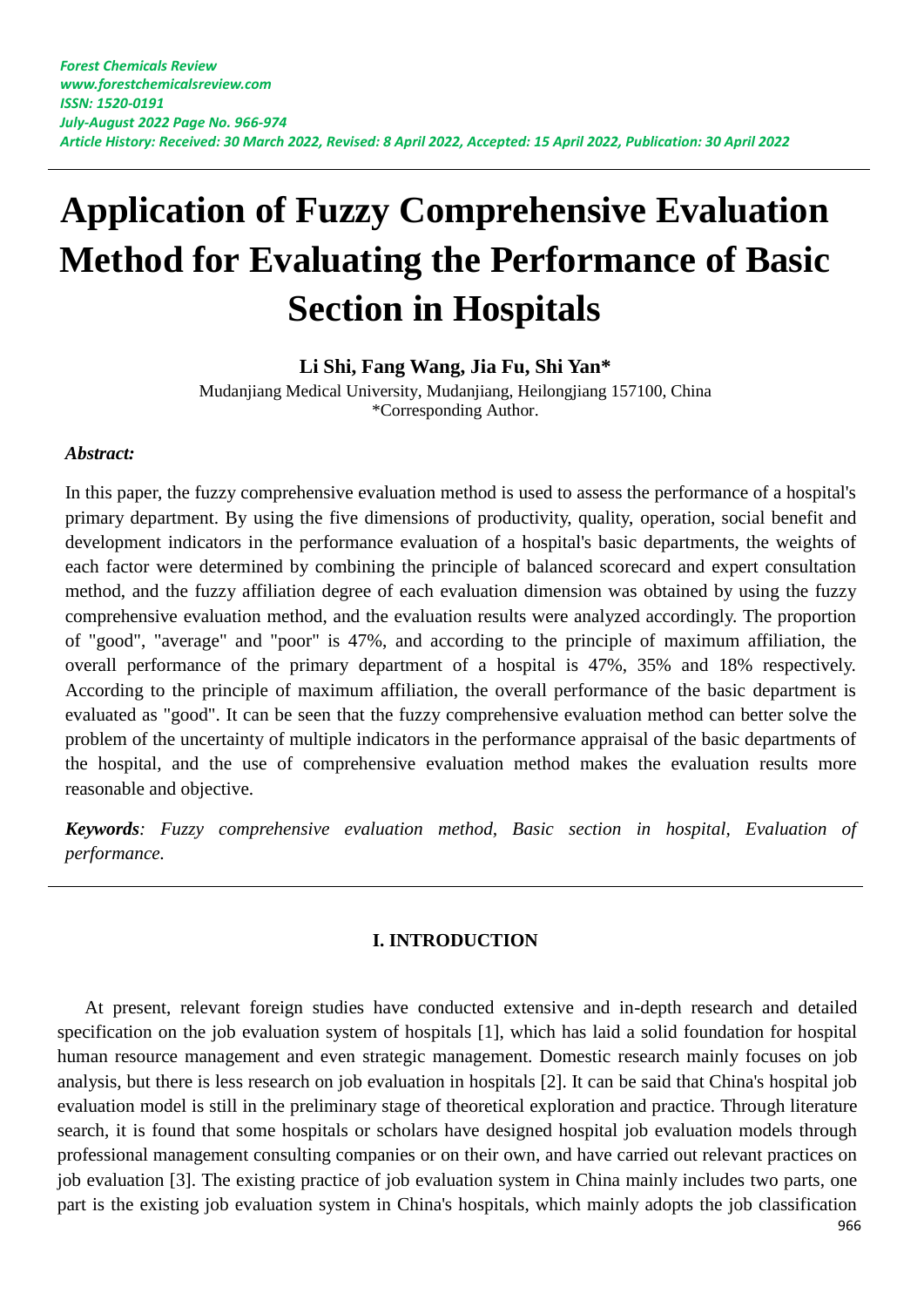method to classify and grade the jobs in medical institutions according to the job content, titles and administrative positions [4]. The other part is the exploration of the job evaluation model based on the elemental point method carried out by some hospitals in China, mainly by following the mature model, improving the applied model, and developing the model by themselves.

In this paper, we analyzed the development status and problems of comprehensive cost performance evaluation of a hospital's primary department using fuzzy comprehensive evaluation method, starting from improving the current target management appraisal system of the hospital's primary department [5], dividing the primary department into five levels of indicators according to the needs of appraisal: productivity indicators, quality indicators, operation indicators, social benefit indicators, and development indicators for weight analysis, and using multi-level fuzzy comprehensive evaluation The method of multi-level fuzzy evaluation was used to construct a scientific and fair evaluation model [6], and was applied in a hospital.

1 Basic principle of fuzzy comprehensive evaluation method

There are three elements to the comprehensive evaluation:

The set of factors has  $U = \{u_1, \dots, u_n\}$ , the set of factors of the object being judged.

The set of judgments  $V = \{v_1, \dots, v_m\}$ , the set consisting of rubrics.

Single-factor judgment, i.e., the judgment of a single factor  $u_i$  ( $i = 1, \dots, n$ ), yields a fuzzy set on V  $(r_{i1}, r_{i2}, \dots, r_{im})$ , so it is a fuzzy mapping from U to V [2]

$$
f: U \to F(V)
$$
  

$$
u_i \mapsto (r_{i1}, r_{i2}, \cdots, r_{im})
$$

Let  $f$  be the judging function, then

(1) 
$$
f(x_1, x_2, \cdots x_n) = \sum_{i=1}^n a_i x_i
$$
  
(2)  $\sum_{i=1}^n a_i = 1 \ a_i \ge 0$ 

The fuzzy mapping f can determine a fuzzy relation  $R \in \mu_{n \times m}$ , called the judgment matrix.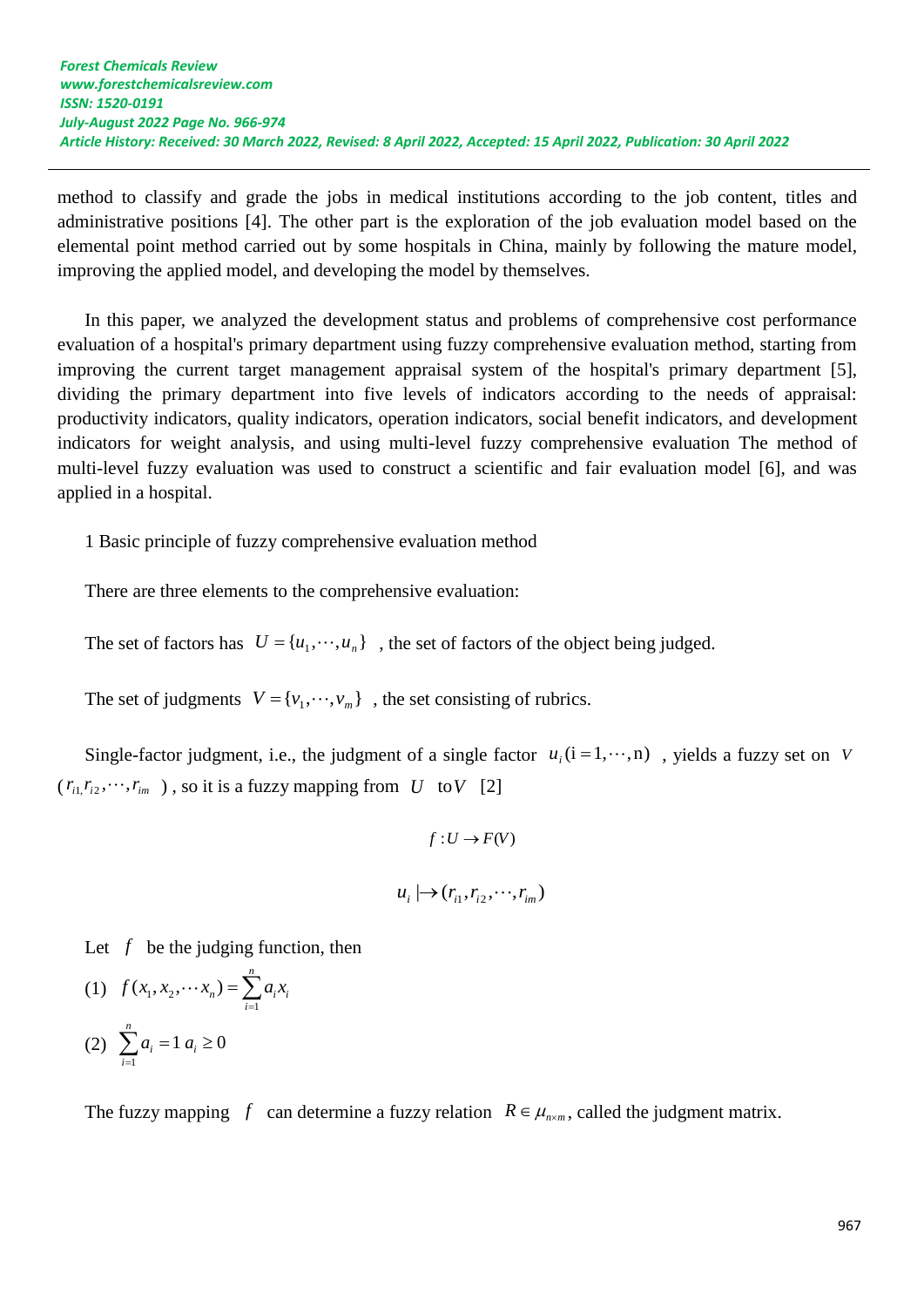$$
R = \begin{bmatrix} r_{11} & r_{12} & \cdots & r_{1m} \\ r_{21} & r_{22} & \cdots & r_{2m} \\ \vdots & \vdots & & \vdots \\ r_{n1} & r_{n2} & \cdots & r_{nm} \end{bmatrix}
$$

It is composed of the set of all F's judged on a single factor.

Since the factors may not have equal status, the factors need to be weighted.  $A = (a_1, a_2, \dots, a_n)$  The set of  $F$  on  $U$  is used to denote the weight assignment of each factor, and it is synthesized with the judgment matrix R, which is the combined judgment of each factor.

Thus, a comprehensive evaluation model has to be

$$
A \circ R = B = (b_1, b_2, \cdots, b_n)
$$

Among them

$$
A = (a_1, \dots, a_n) \sum_{i=1}^n a_i = 1 \quad a_i \ge 0
$$
  

$$
R = (r_{ij})_{m \times n} \qquad r_{ij} \in [0, 1]
$$
  

$$
b_j = \sum_{i=1}^n a_i r_{ij} \qquad j = 1, \dots, m
$$

Here  $b_j$  is a function of  $r_{1j}, r_{2j}, \dots, r_{nj}$ , which is the evaluation function. This model uses the addition and multiplication of real numbers, which is finer than using " $\land \sim \lor$ " operations.

#### **II. METHOD OF ESTABLISHING EVALUATION INDEX SYSTEM**

In determining the hospital job performance evaluation tools, the different weight allocation of each evaluation element of job performance evaluation will also directly affect the accuracy of the job performance evaluation results, which in turn affects the rationality of the pay scheme design [7-8]. Thus, how to scientifically, objectively and accurately allocate the weights of each job performance evaluation element is very important to achieve pay equity within the hospital.

In this paper, we study the screening of hospital job performance evaluation elements mainly through two rounds of screening by Delphi expert consultation method and hospital job evaluation elements questionnaire method, and finally determine the evaluation elements of hospital job performance evaluation model [9]. Meanwhile, the following principles are mainly grasped in the process of screening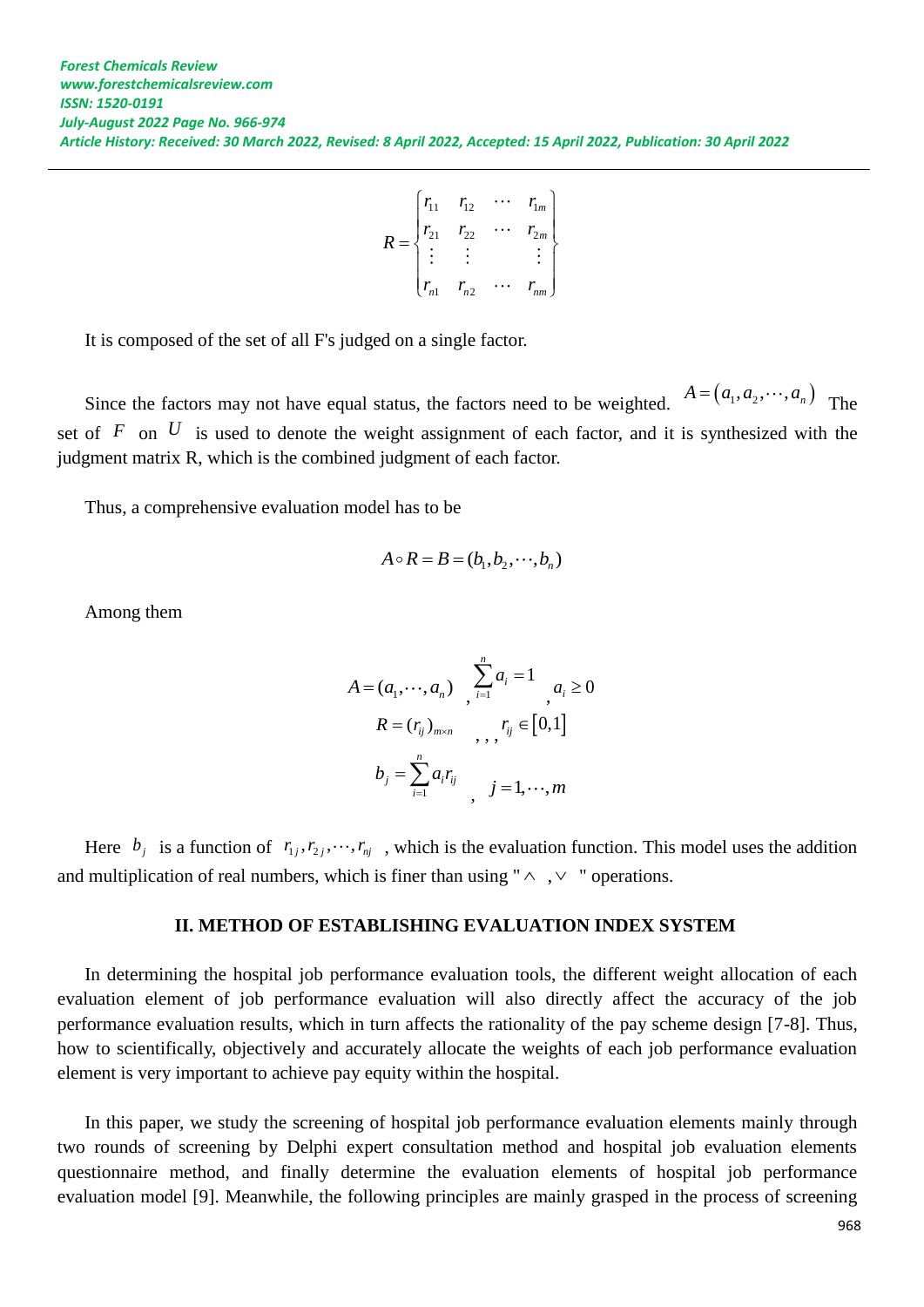job evaluation elements.

One of them is the principle of completeness. The selected evaluation elements must be common to all the positions to be evaluated [10], and not only those that are applicable to only a small number of positions can be selected.

Second, the principle of scientificity. Evaluation elements must be able to be clearly defined and measured [11], can truly reflect the value of the evaluated position, and have operability.

Third, the principle of independence. As far as possible, there should be no crossover and overlap between the selected evaluation elements [12]. Instead, it will lead to certain evaluation indexes being double-counted and the problem of unscientific and unreasonable scoring.

Fourth, the principle of importance. The number of selected evaluation elements should be appropriate [13], with the aim of facilitating the calculation and management of evaluation results. Too many evaluation elements will increase the burden of the job evaluator and make it easy to score unobjectively; on the contrary, too few evaluation elements [14] cannot cover all factors related to the organizational goals of each job in the organization, and likewise cannot objectively reflect the evaluated job.

Fifth, the principle of differentiation. Different positions have different knowledge and ability requirements, responsibilities, and job characteristics, etc. Different positions should be clearly distinguished [15], and the importance of evaluation elements should be significantly different among different positions.

Sixth, the principle of high acceptability. As an important tool for hospitals to guarantee the internal fairness of remuneration and the basis of hospital human resource management [16], the evaluation elements of job performance evaluation must be widely accepted.

2.1 Setting of Evaluation Indexes

2.1.1 Determine the first-level indicators.

The name and number of first-level indicators were determined according to the balanced scorecard principle, i.e., several main objectives were identified. Five first-level indicators were determined following the requirement that the established indicator system reflects performance.

2.1.2 Screening of secondary indicators.

The indicators contained in the domestic and foreign literature and related to the first-level indicators of the subject design were compiled to constitute a total of 246 selected indicators. On this basis, we analyzed and studied the indicators, clarified the connotation of each evaluation indicator, tried to use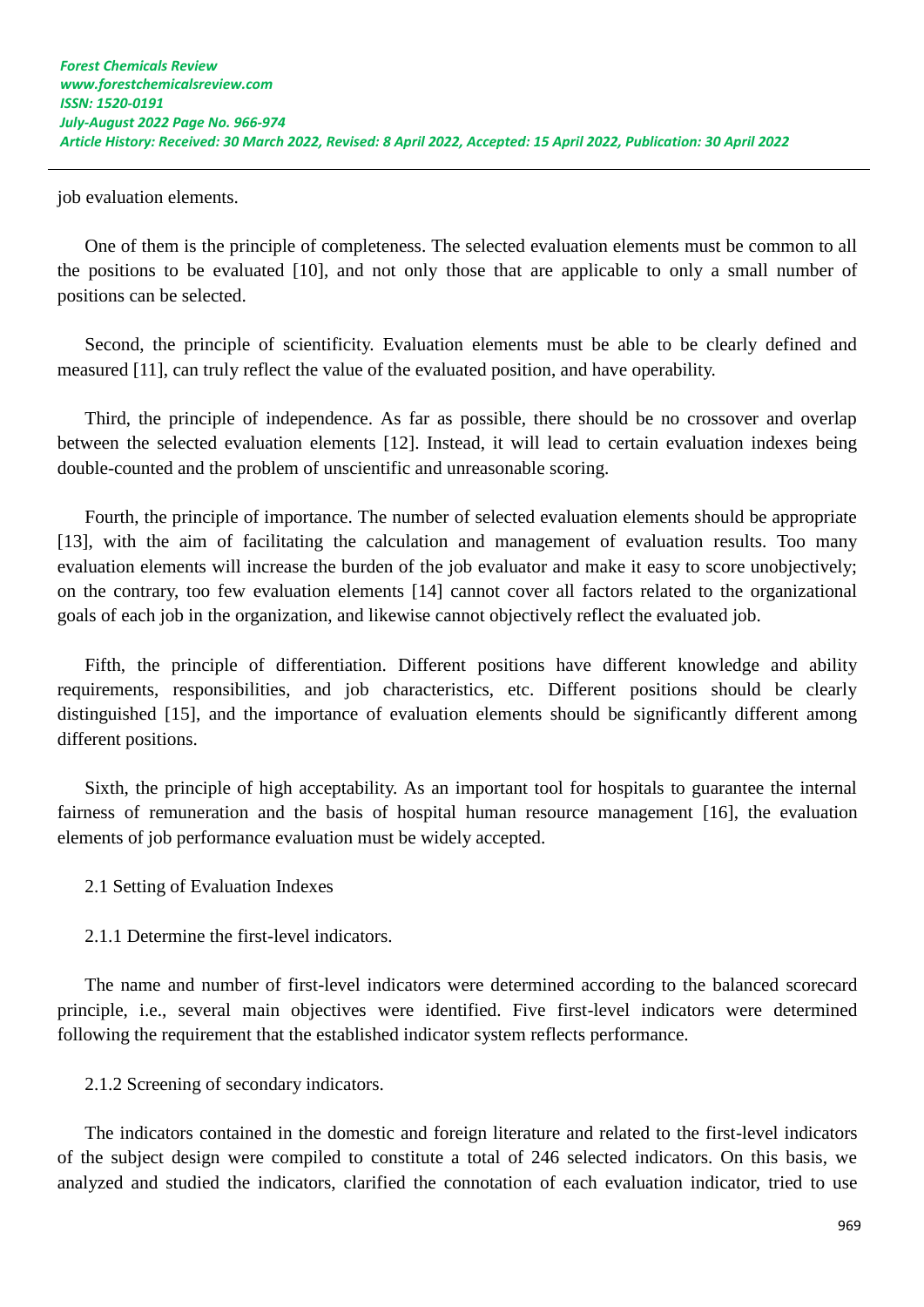composite indicators, and reduced the indicators with strong correlation, and screened out 51 indicators. Using the expert panel method, 14 secondary indicators were obtained (as shown in Fig 1).



Fig 1: Performance evaluation index and weight assignment of a hospital's primary department based on balanced scorecard

2.2 Fuzzy Comprehensive Evaluation of a Section's Overall Performance

Determine the decision set, i.e., the evaluation rating set  $v = \{good, fair, poor\}$  and the evaluation index of a rating dimension as  $U = \{u_1, u_2, \dots, u_p\}$ , and the hospital managers and relevant experts who are familiar with each dimension of the hospital fill out the relevant survey form (e.g., TABLE I), and after calculating the fuzzy affiliation of the evaluation object on each index regarding the evaluation rating, these fuzzy affiliations constitute the fuzzy relationship matrix:

$$
R = \begin{bmatrix} r_{11} & r_{12} & \cdots & r_{1m} \\ r_{21} & r_{22} & \cdots & r_{2m} \\ \vdots & \vdots & & \vdots \\ r_{n1} & r_{n2} & \cdots & r_{nm} \end{bmatrix}
$$

## **TABLE I. Performance evaluation survey of a section**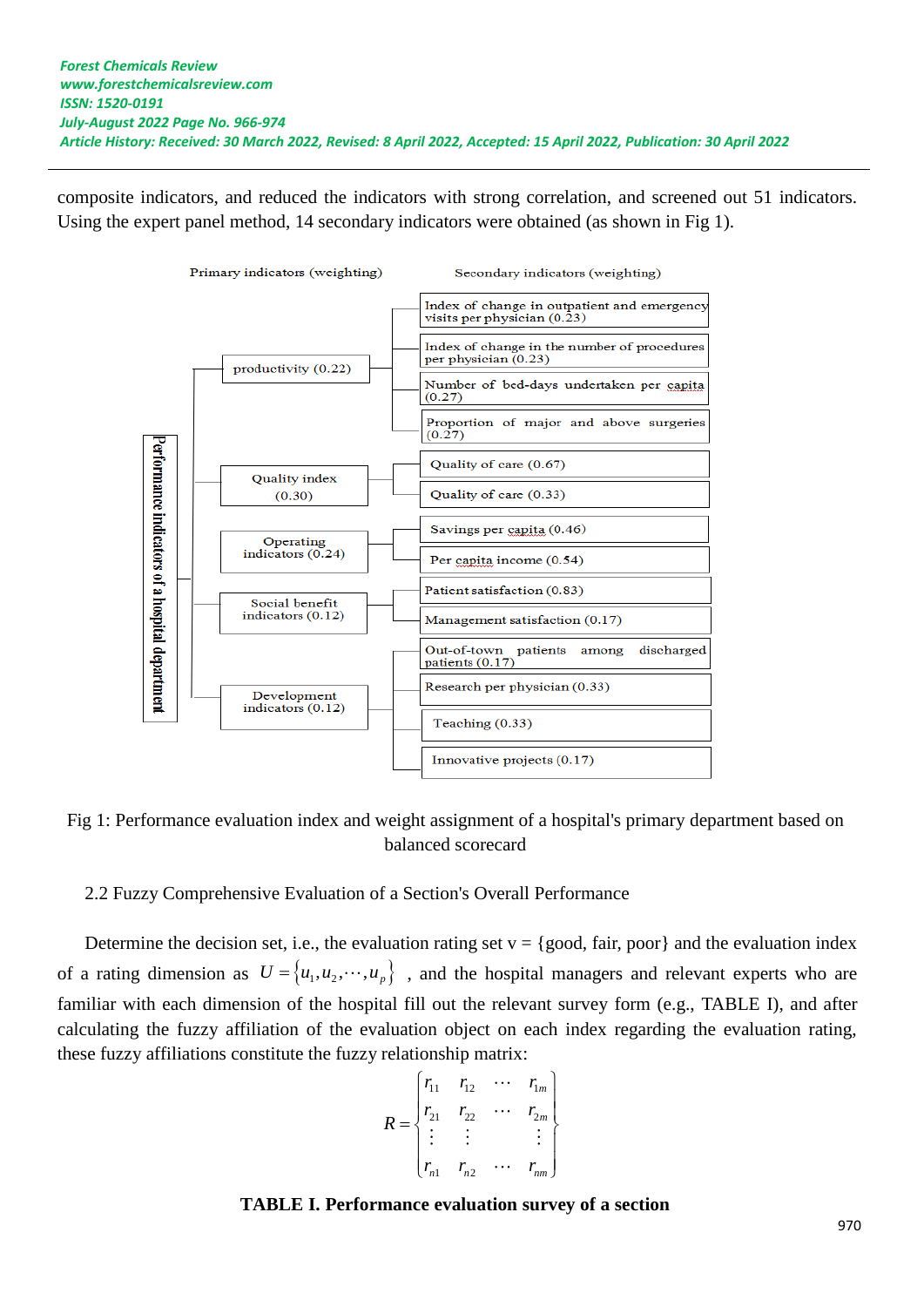| <b>TIER 1</b><br><b>INDICATORS</b>         | <b>SECONDARY INDICATORS</b>                                                          | Good | <b>General</b> | <b>Difference</b> |
|--------------------------------------------|--------------------------------------------------------------------------------------|------|----------------|-------------------|
| <b>PRODUCTIVITY</b><br><b>INDICATORS</b>   | Index of change in the number of<br>outpatient and emergency visits per<br>physician | 64   | 21             | 15                |
|                                            | Index of change in the number of<br>procedures per physician                         | 22   | 55             | 23                |
|                                            | Number of bed days per capita                                                        | 67   | 21             | 12                |
|                                            | The proportion of major surgery and<br>above                                         | 13   | 72             | 15                |
| <b>QUALITY</b><br><b>INDICATORS</b>        | Quality of care                                                                      | 47   | 36             | 17                |
|                                            | Quality of care                                                                      | 52   | 29             | 19                |
| <b>BUSINESS</b><br><b>INDICATORS</b>       | Savings per capita                                                                   | 31   | 47             | 22                |
|                                            | Per capita income                                                                    | 37   | 39             | 24                |
| <b>SOCIAL BENEFIT</b><br><b>INDICATORS</b> | <b>Patient Satisfaction</b>                                                          | 84   | 11             | 5                 |
|                                            | <b>Management Satisfaction</b>                                                       | 79   | 12             | 9                 |
| <b>DEVELOPMENT</b><br><b>INDICATORS</b>    | Out-of-town patients among<br>discharged patients                                    | 31   | 40             | 29                |
|                                            | Research per physician                                                               | 44   | 37             | 19                |
|                                            | Teaching                                                                             | 51   | 27             | 22                |
|                                            | <b>Innovative Projects</b>                                                           | 22   | 36             | 42                |

Where p is the number of elements in the evaluation index set u and m is the number of elements in the evaluation rating set v. Determine the weight vector of the evaluation index u as  $A = (a_1, a_2, a_3 \cdots, a_p)$ , then the fuzzy affiliation degree of this rating dimension is

degree of this rating dimension is  
\n
$$
B_{i} = A_{i} \circ R = (a_{1}, a_{2}, a_{3} \cdots, a_{p}) \begin{cases} r_{11} & r_{12} & \cdots & r_{1m} \\ r_{21} & r_{22} & \cdots & r_{2m} \\ \vdots & \vdots & & \vdots \\ r_{n1} & r_{n2} & \cdots & r_{nm} \end{cases}, (i = 1, \cdots, s)
$$

The single-factor evaluation fuzzy matrix for each dimension is.

$$
R_{\text{Productivity indicators}} = \begin{bmatrix} 0.64 & 0.21 & 0.15 \\ 0.22 & 0.55 & 0.23 \\ 0.67 & 0.21 & 0.12 \\ 0.13 & 0.72 & 0.15 \end{bmatrix}
$$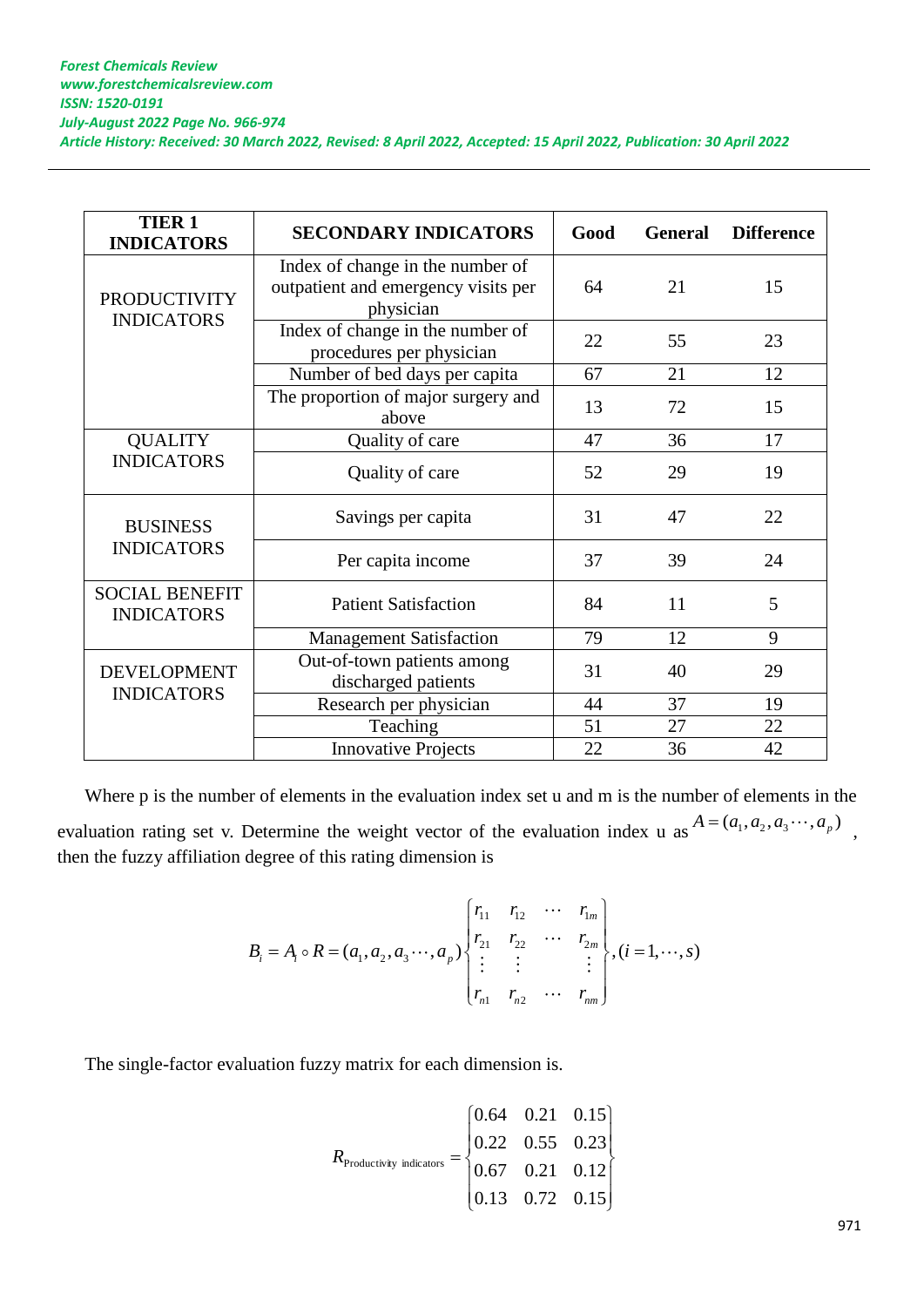| $R_{\text{Quality Indicators}} = \begin{cases} 0.47 & 0.36 & 0.17 \\ 0.52 & 0.29 & 0.19 \end{cases}$                                                |  |  |
|-----------------------------------------------------------------------------------------------------------------------------------------------------|--|--|
| $R_{\text{Business Indicators}} = \begin{cases} 0.31 & 0.47 & 0.22 \\ 0.37 & 0.39 & 0.24 \end{cases}$                                               |  |  |
| $R_{\text{Social Benefits}} = \begin{cases} 0.84 & 0.11 & 0.05 \\ 0.79 & 0.12 & 0.09 \end{cases}$                                                   |  |  |
| $R_{\text{Development Index}} = \begin{bmatrix} 0.31 & 0.40 & 0.29 \\ 0.44 & 0.37 & 0.19 \\ 0.51 & 0.27 & 0.22 \\ 0.22 & 0.36 & 0.42 \end{bmatrix}$ |  |  |

Experts give the weights of the secondary evaluation indicators for each dimension as

$$
A_{\text{Productivity indicators}} = (0.23, 0.23, 0.27, 0.27)
$$
\n
$$
A_{\text{Quality Indicators}} = (0.67, 0.33)
$$
\n
$$
A_{\text{Business Indicators}} = (0.46, 0.54)
$$
\n
$$
A_{\text{Social Benefit Indicators}} = (0.83, 0.17)
$$
\n
$$
A_{\text{Development Indicators}} = (0.17, 0.33, 0.33, 0.17)
$$

A comprehensive evaluation matrix based on the set of evaluation factors  $U = \{U1, U2, U3, U4\}$  was constructed using the single-factor comprehensive evaluation matrix  $B_1, B_2, B_3, B_4, B_5$ , and C is the comprehensive evaluation result.

$$
A = (0.22, 0.30, 0.24, 0.12, 0.12)
$$
\n
$$
C = A \circ \begin{pmatrix} B_1 \\ B_2 \\ B_3 \\ B_4 \\ B_5 \end{pmatrix} = (0.22, 0.30, 0.24, 0.12, 0.12) \circ \begin{pmatrix} 0.42 & 0.43 & 0.15 \\ 0.49 & 0.34 & 0.17 \\ 0.34 & 0.43 & 0.23 \\ 0.83 & 0.11 & 0.06 \\ 0.41 & 0.34 & 0.25 \end{pmatrix}
$$

 $_{0.47,0.35,0.18}$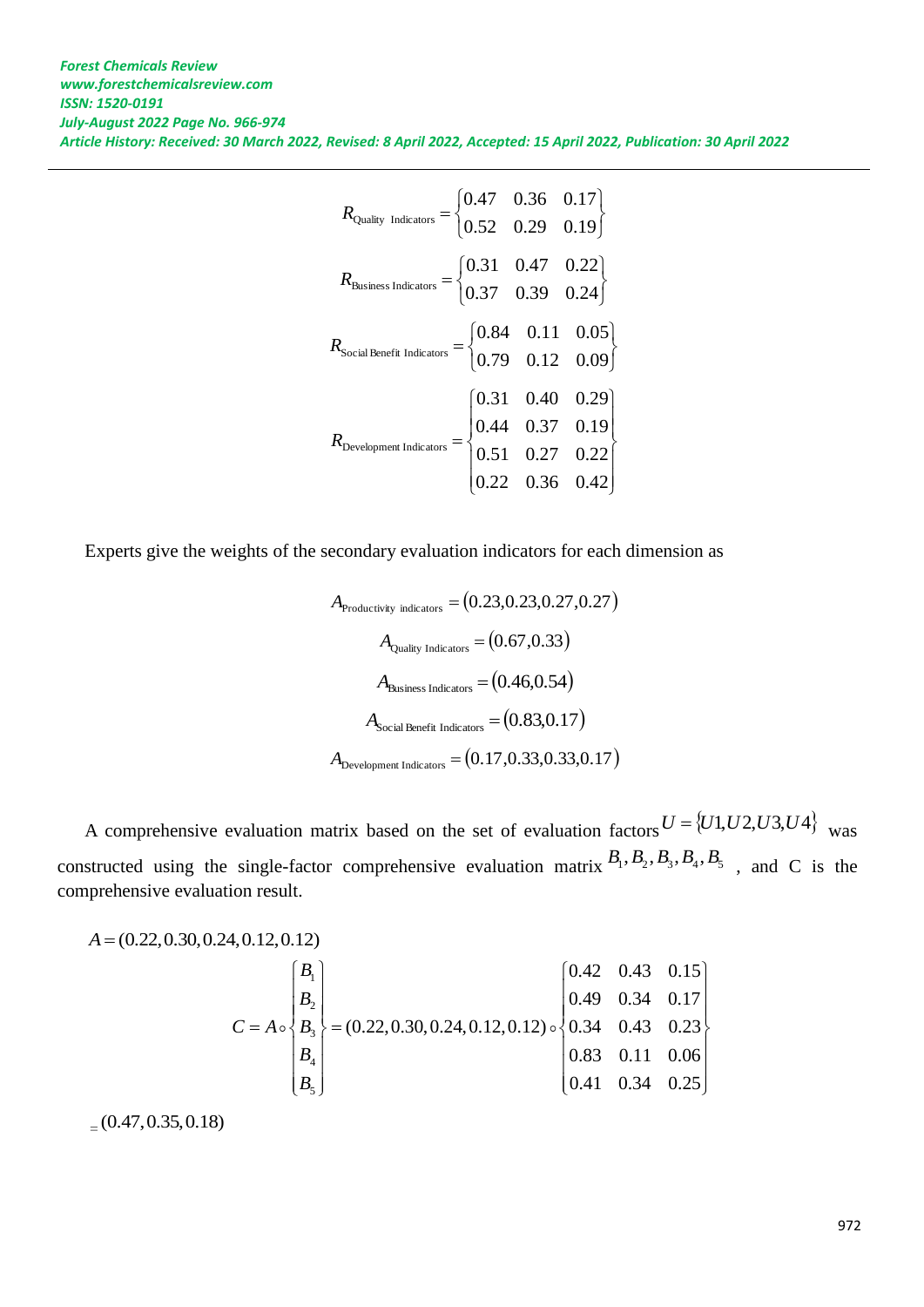2.3 Correspondence Analysis of Fuzzy Comprehensive Evaluation Results

Using the fuzzy synthesis of R overall performance calculation, the overall performance of a department of the hospital can be evaluated: the proportion of affiliation to "good" is 47%, and the proportion of "average" is 35%. The proportion of "poor" is 18%, and the overall performance of a department in the hospital is rated as "good" according to the principle of maximum affiliation.

## **III. CONCLUSION**

In this paper, according to the nature of each primary department of the hospital and the difference of its main functions, a department performance evaluation index system is established accordingly, the index weights are determined through the principle of balanced scorecard combined with expert consultation method, and a multi-level fuzzy comprehensive evaluation model is established to make a comprehensive evaluation of the performance of each department, which solves the comprehensive problem of multiple indicators relatively well and is continuously improved in the operation process. Combined with the development goals of the hospital, strong measures are taken to improve hospital performance and enhance the core competitiveness of the hospital.

### **REFERENCES**

- [1] Chen Xiaolian, Zhang Ji, Li Tingyu, Song Ping, Lu Zhongyi, Deng Hongme (2010) Research on the performance evaluation index system of front-line departments in public tertiary care hospitals. Chongqing Medicine 20:2827-2828
- [2] Yang Lunbiao, Gao Yingyi (2005) Principles and applications of fuzzy mathematics. South China University of Technology; ISBN 7-5623-0440-8
- [3] Hu Xiaoyuan, Wu Juan, Sun Qingwen, Sha Kun, Yang Shaochun, Yu Gang, Guo Qiang (2012) Application of multilevel fuzzy comprehensive evaluation method in military hospital performance evaluation. Journal of Second Military Medical University 09:1041-1043
- [4] Zhang Zhenjian, Feng Zhanchun, Huang Rui, Liu Guozheng (2012) Research on nursing staff performance evaluation index system based on balanced scorecard. Medicine and Society 03:25-27
- [5] Yang Lingling, Zhao Zhenjuan, Lin P, Gao Xueqin, Wang Rui, Li Qiujie, Lin Weibin, Lu Guizhi, Lv Dongmei (2012) Construction of a performance evaluation index system for nurse leaders based on Delphi expert consultation method. Chinese Journal of Modern Nursing 03:997-1000
- [6] Li Jiangfeng, Tian LQ, Xiu Haiqing, Zhang Bin, Han Chenglu, Shi Junyi (2012) Research on strategic performance evaluation index system of hospitals. Chinese Hospital management 32(03):25-27
- [7] Zhao Yang, Chen W, Wu Jinglei (2008) Research on hospital performance evaluation--a case study of Fudan University Hospital.Chinese Hospital management 08:18-20
- [8] Wang Hongxin, Guo Jizheng, Jiang Nannan (2010) [Research on fuzzy set value statistical method for enterprise job](https://kns.cnki.net/kcms/detail/detail.aspx?filename=FXKY201005043&dbcode=CJFQ&dbname=CJFD2010&v=Ecjl4HMXZ7x3D7eDdd3daFRdeeHUrxqvAhhUHYW6NJ5ahyK9jelvJtGKWchrW_n8)  [evaluation.](https://kns.cnki.net/kcms/detail/detail.aspx?filename=FXKY201005043&dbcode=CJFQ&dbname=CJFD2010&v=Ecjl4HMXZ7x3D7eDdd3daFRdeeHUrxqvAhhUHYW6NJ5ahyK9jelvJtGKWchrW_n8) Journal of Liaoning University of Engineering and Technology (Natural Science Edition) 29(05):854-857
- [9] Zhu Xiaomei, Ye Rensun, Zhang Chongtian, Wan Hua, Zhou Xuejun, Lin Jingping (2010) [Analysis of techniques](https://kns.cnki.net/kcms/detail/detail.aspx?filename=TDGC201005020&dbcode=CJFQ&dbname=CJFD2010&v=pSzHb8OGfG5yGOE06uDhY0rGxnygmbe0PtuUEQOC7klLX7NkP9MTgm4wW1l7tOaV)  [for determining the weight of job elements using hierarchical analysis.](https://kns.cnki.net/kcms/detail/detail.aspx?filename=TDGC201005020&dbcode=CJFQ&dbname=CJFD2010&v=pSzHb8OGfG5yGOE06uDhY0rGxnygmbe0PtuUEQOC7klLX7NkP9MTgm4wW1l7tOaV) Journal of Railway Engineering 27(05):87-90